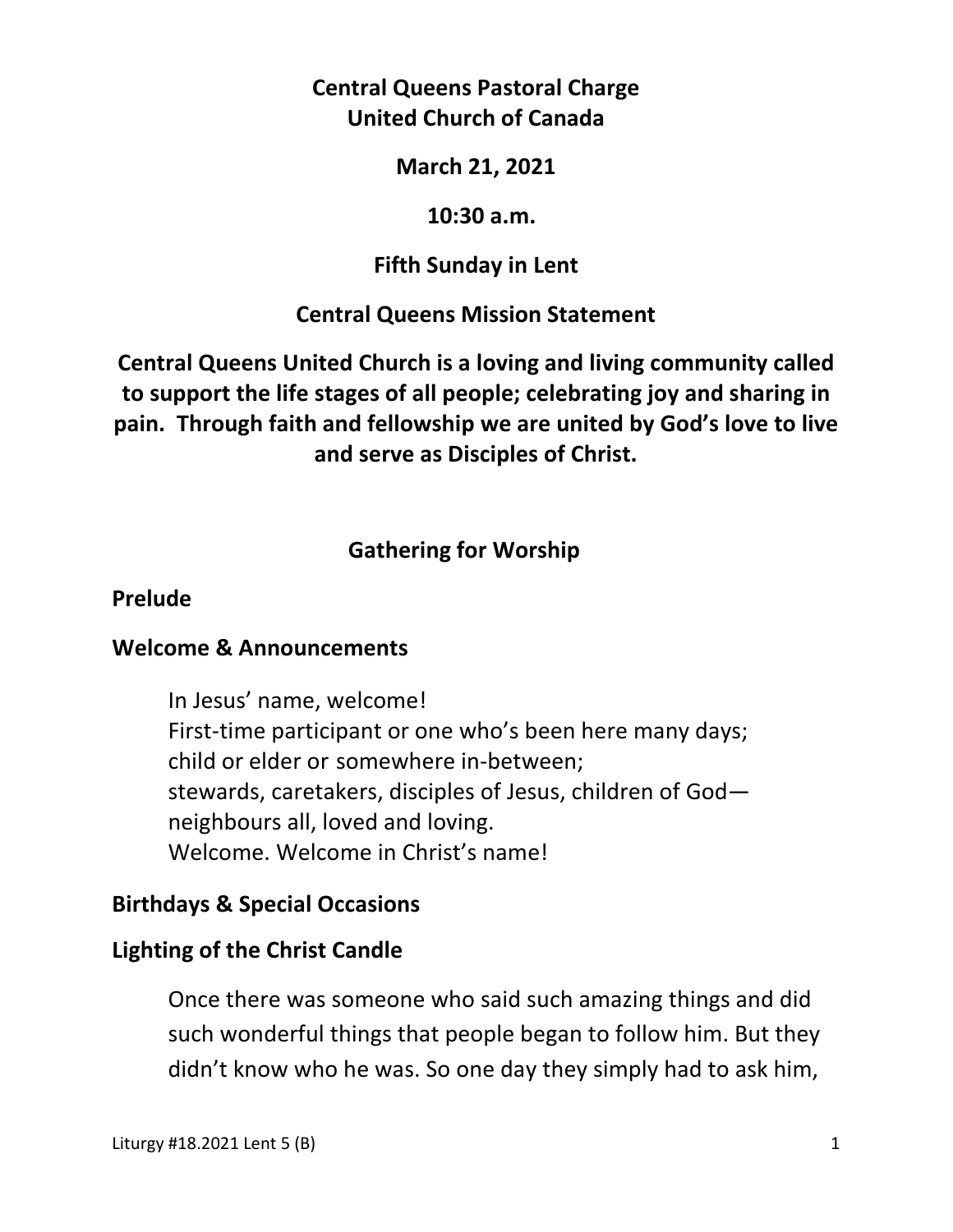"Who are you?" He replied, "I am the Light."

## **Quiet Preparation for Worship**

## **Bible Presentation**

| *Introit | "Come All You People" | MV #2 X2 |
|----------|-----------------------|----------|
|          |                       |          |

## **\*Call to Worship**

 Come, all who desire to know God.  **Come, all who yearn to see Jesus.** 

 Come, all who thirst for the Spirit.  **God is in our midst this day.** 

So let us praise God's holy name.

 **We will worship God with heart, mind, strength and soul, and declare God's goodness to us.** 

**\*Hymn** "God, We Praise You for the Morning" VU #415

## **Prayer of Approach**

 **Creating God, Loving Child, Guiding Spirit, with springtime sun and the promise of new life, like seeds planted, you wake us from our slumbers. We raise you up in praise for you are faithful to us through every season of the year and every season of life. We are grateful for your patience and persistence, ever drawing us near even through the times we cannot draw near each other. Your promise of hope is seen in the Christ,**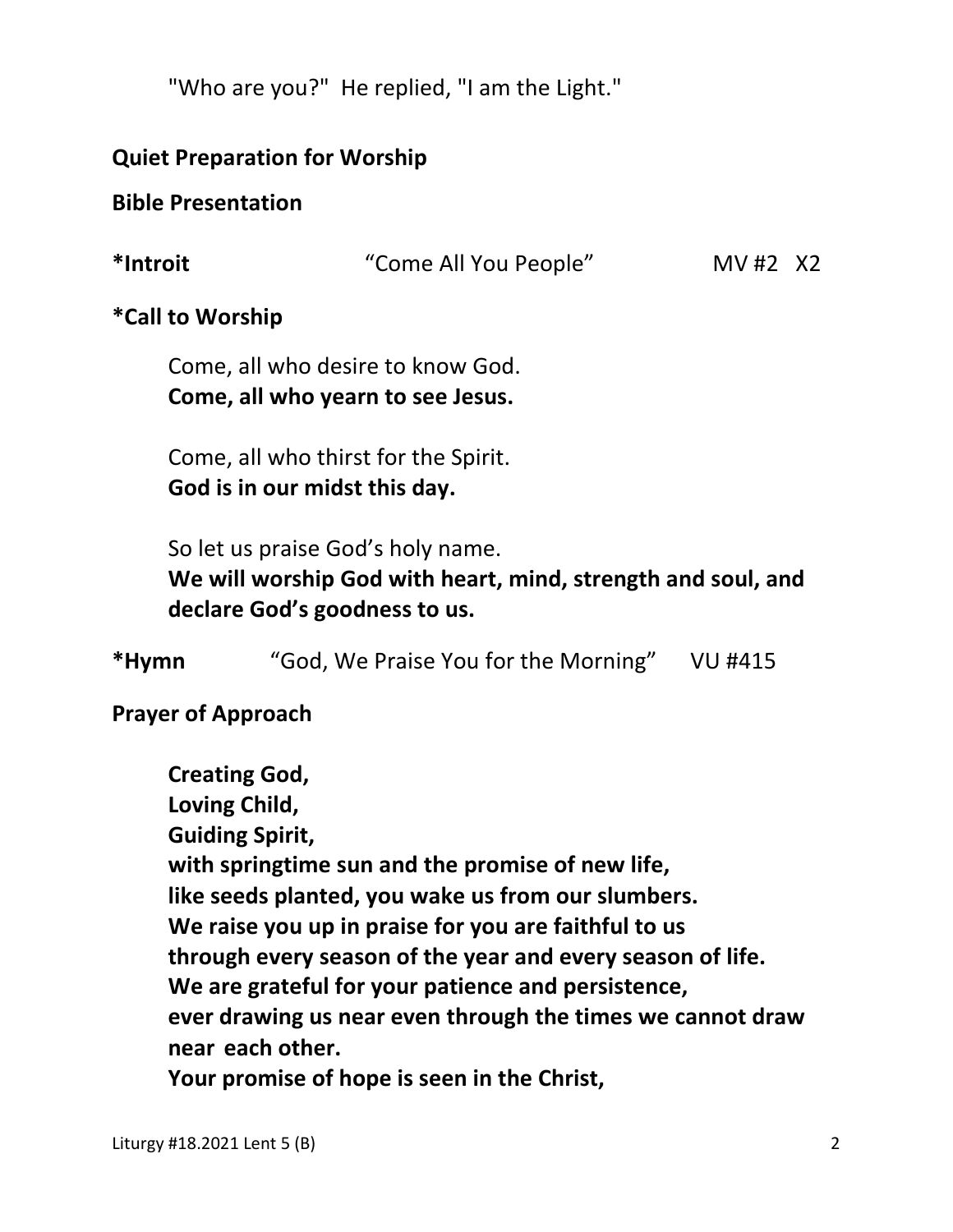**drawing life out of death, freedom out of fear. Even as Jesus' cross looms on the horizon in this season of Lent, we praise you for his courage and compassion which bring renewal to us in the midst of our challenges. We praise you, O God, for the love that never lets us go.** 

With Jesus, we share in the ancient prayer…

## **Lord's Prayer**

**Our Father, who art in heaven, hallowed be thy name. Thy Kingdom come, thy will be done on earth, as it is in heaven. Give us this day our daily bread; and forgive us our trespasses, as we forgive those who trespass against us; and lead us not into temptation, but deliver us from evil. For thine is the kingdom, the power, and the glory, for ever and ever. Amen.** 

| Psalm 51:1-12             | Put a new heart in me, O God | VU # 776        |
|---------------------------|------------------------------|-----------------|
| <b>Hymn</b>               | "Long Before the Night"      | VU #282 vv. 1,3 |
| <b>All God's Children</b> |                              |                 |
| <b>Hymn</b>               | "Long Before the Night"      | VU #282 vv. 4,5 |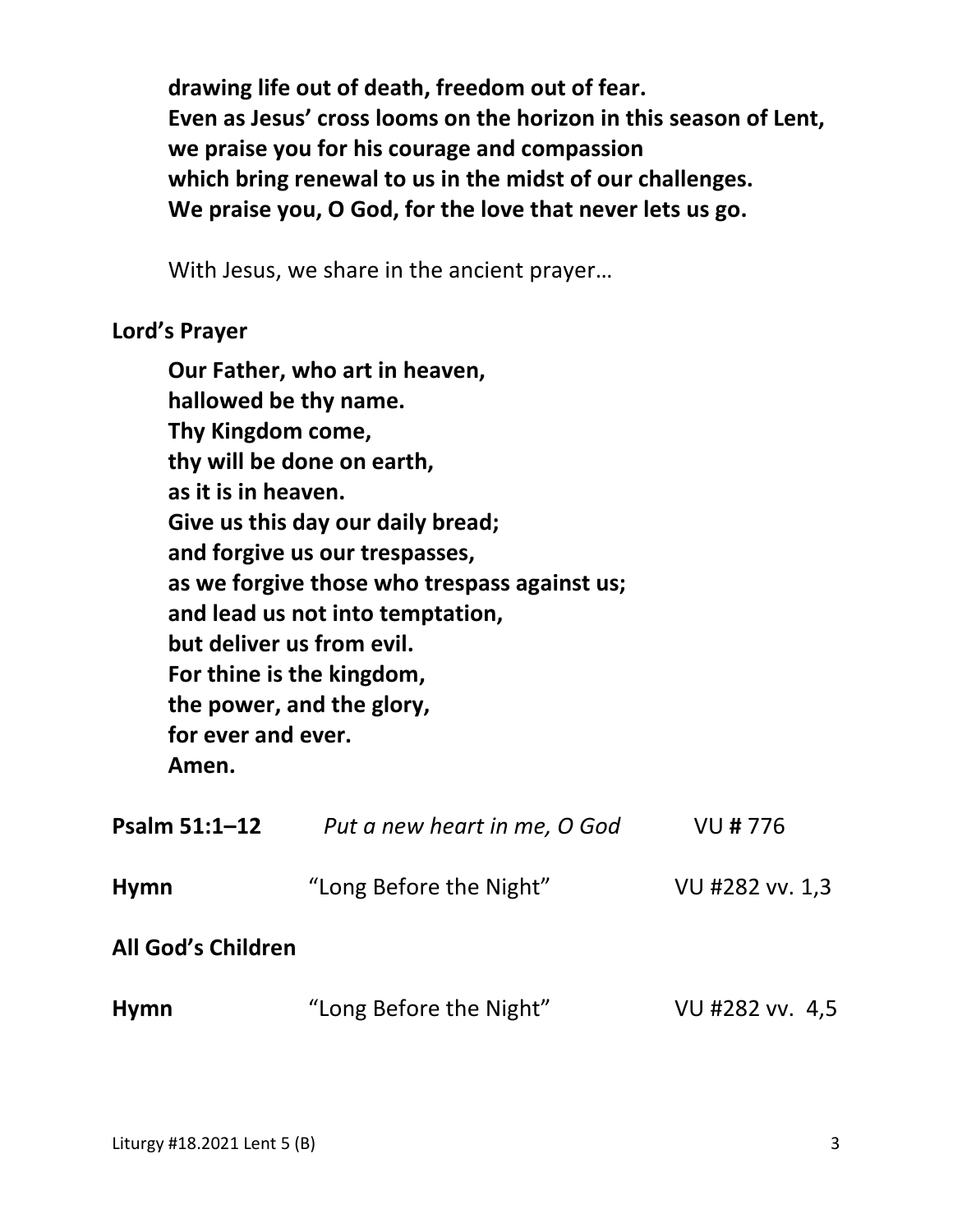## **Prayer of Confession**

**Jesus, our friend our Liberator, as we ponder your giving of self, we recognize the self-centred ways in which we sometimes lead our lives. You entrust us with the task of sharing your unconditional love in this world, yet we often fall short. We get lost in our own plans and worries and neglect to show love, even to those right beside us. We find some people too difficult to care for. We think some people unworthy of your love and ours. Our own needs seem insurmountable and we cannot reach out to someone else. Forgive us, Holy One. Renew a right spirit within us, so that we may find the courage to go on and be the compassion that risks all in your name.** 

## *Moment of Silence*

## **Kyrie**

## **Assurance of God's love**

Jesus said, come to me all you who labour and are heavy laden and I will give you rest. Friends, trust that peace and forgiveness are God's gifts to us this day. Be renewed by the power of the Spirit that moves with us into each new day.

**Hymn** "Behold, Behold, I Make All Things New" MV #115

## **Presentation of Our Gifts**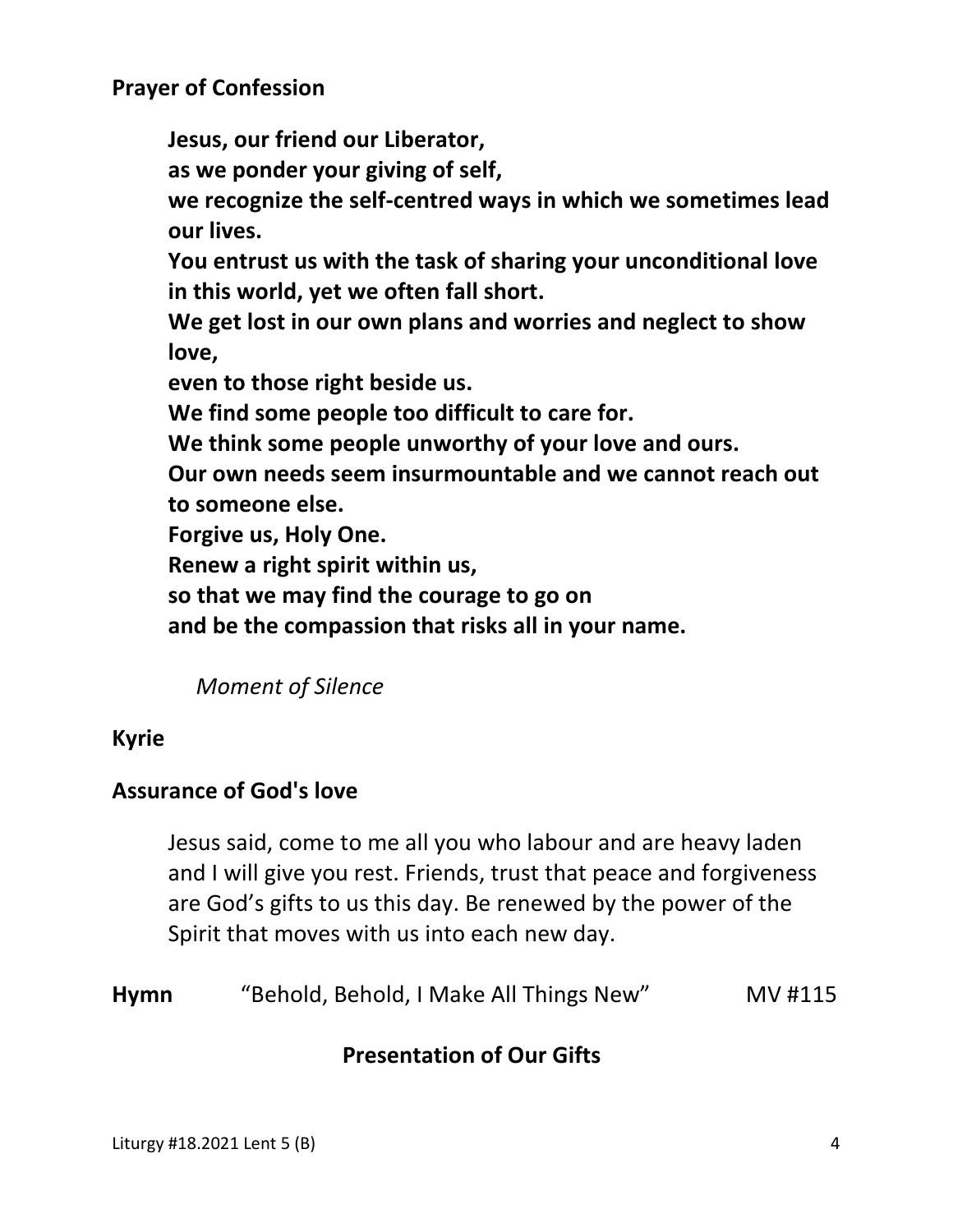## **Offertory Invitation**

Jesus reminds us that a seed surrenders its life to the ground in order to bear much fruit. What we surrender to God in our offering will also bear much fruit in the world, for the sake of the Christ. As springtime begins, sow the seeds of God's love as you offer your gifts. We give as we are able, we give as we are called.

**Offertory** "Your Work, O God, Needs Many Hands" VU #537

## **\*Presentation of Offering**

## **\*Offertory Prayer**

 **God of growth and new life, with our gifts we offer you our thanks and praise for the promise of spring and the promise of resurrection in Jesus the Christ. Bless our gifts and through them, accomplish more than we can ask or imagine, as they bear fruit in the world you love, through Christ we pray. Amen.** 

#### **Listening for the Word**

#### **Sacred Readings**

## **Jeremiah 31:31–34** *I will write my law on their hearts.*

 The days are surely coming, says the LORD, when I will make a new covenant with the house of Israel and the house of Judah. It will not be like the covenant that I made with their ancestors when I took them by the hand to bring them out of the land of Egypt—a covenant that they broke, though I was their husband, says the LORD. But this is the covenant that I will make with the house of Israel after those days, says the LORD: I will put my law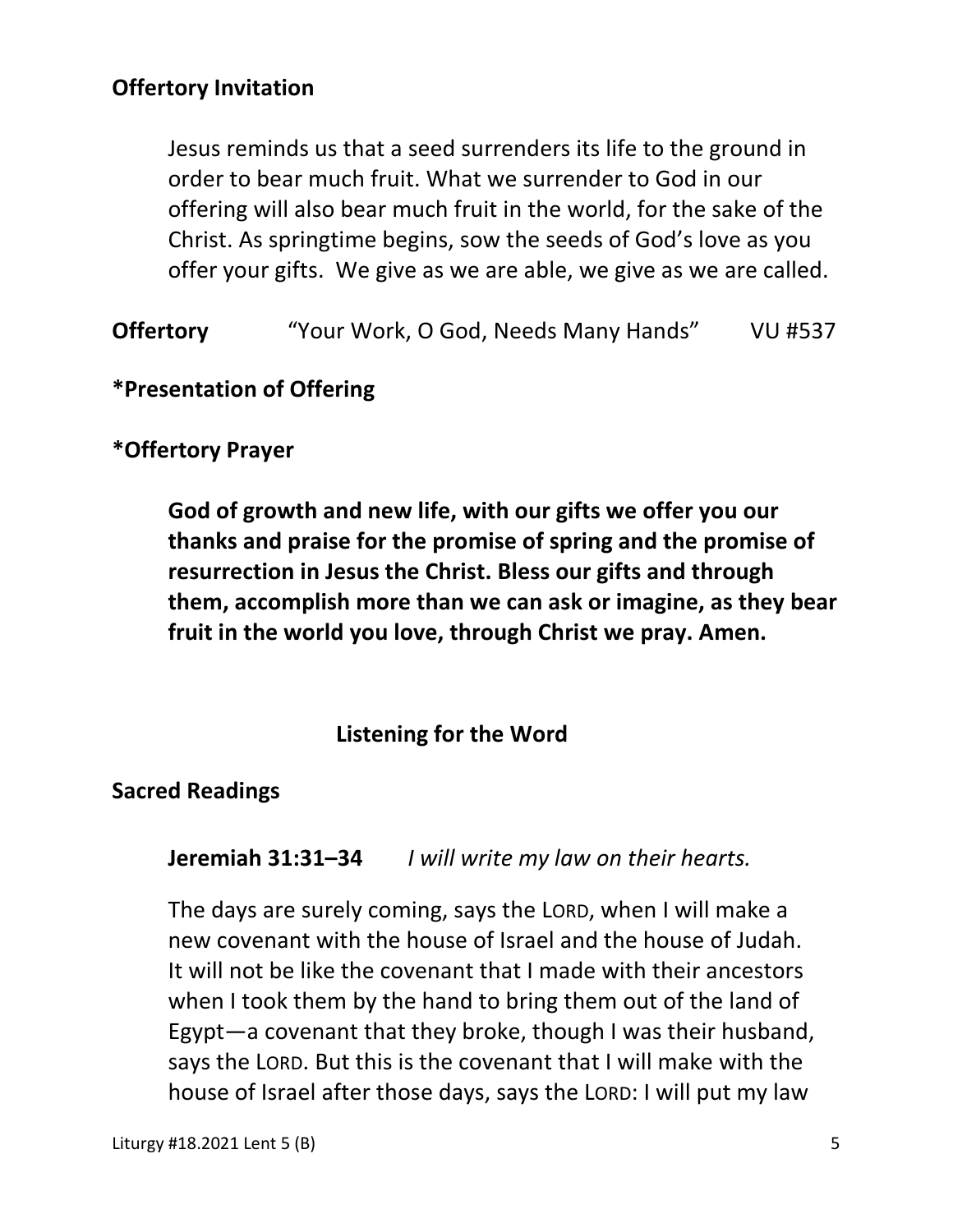within them, and I will write it on their hearts; and I will be their God, and they shall be my people. No longer shall they teach one another, or say to each other, "Know the LORD," for they shall all know me, from the least of them to the greatest, says the LORD; for I will forgive their iniquity, and remember their sin no more.

## **John 12:20–33** *Unless a grain of wheat falls into the earth.*

Now among those who went up to worship at the festival were some Greeks. They came to Philip, who was from Bethsaida in Galilee, and said to him, "Sir, we wish to see Jesus." Philip went and told Andrew; then Andrew and Philip went and told Jesus. Jesus answered them, "The hour has come for the Son of Man to be glorified. Very truly, I tell you, unless a grain of wheat falls into the earth and dies, it remains just a single grain; but if it dies, it bears much fruit. Those who love their life lose it, and those who hate their life in this world will keep it for eternal life. Whoever serves me must follow me, and where I am, there will my servant be also. Whoever serves me, the Father will honour. "Now my soul is troubled. And what should I say—'Father, save me from this hour'? No, it is for this reason that I have come to this hour. Father, glorify your name." Then a voice came from heaven, "I have glorified it, and I will glorify it again." The crowd standing there heard it and said that it was thunder. Others said, "An angel has spoken to him." Jesus answered, "This voice has come for your sake, not for mine. Now is the judgment of this world; now the ruler of this world will be driven out. And I, when I am lifted up from the earth, will draw all people to myself." He said this to indicate the kind of death he was to die.

#### **Anthem**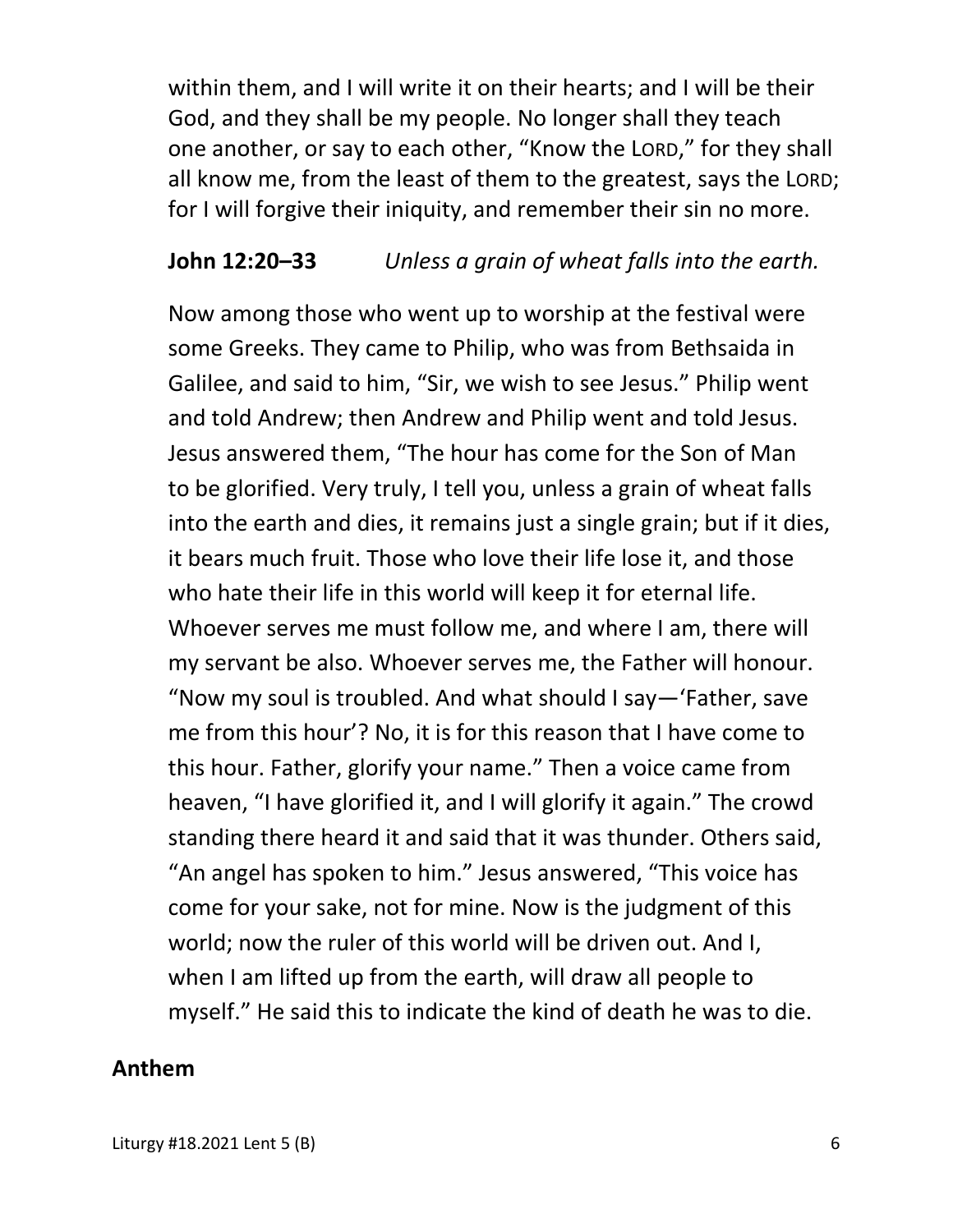## **Sermon**

## **Responding to the Word**

#### **Pastoral Prayer**

 Steadfast God, in the midst of unending change and challenge, we give you thanks for your presence to sustain us. While we find it hard to understand why things happen, we are grateful that you are with us. You understand our fears; you support and guide us; and you give us courage to face the unknown. We give thanks that you intend goodness for us; that your gift of faith is a solid rock which supports us; and that prayer gives us the hope you keep working in ways seen and unseen for goodness to prevail.

#### Loving God,

 in this time of uncertainty when there is much to be anxious about, we pray for the world you love.

 Send your healing Spirit to guide countries and communities as they respond to COVID-19.

 Bless the work of medical researchers and frontline health care workers in these stressful times.

Bless the plans to offer vaccine to all who want it

 and give us patience and common sense as we wait our turns for vaccination.

 Send your healing Spirit to bring peace with justice to the troubled places ..... *Name places where peace and justice might be a reality*.

 Bring care and comfort to those who have been hurt in conflict, wisdom to those who offer leadership in their communities, and courage to those who advocate for the most vulnerable.

 Send your healing Spirit to mend relationships between religious groups and cultural groups who find themselves in tension or turmoil.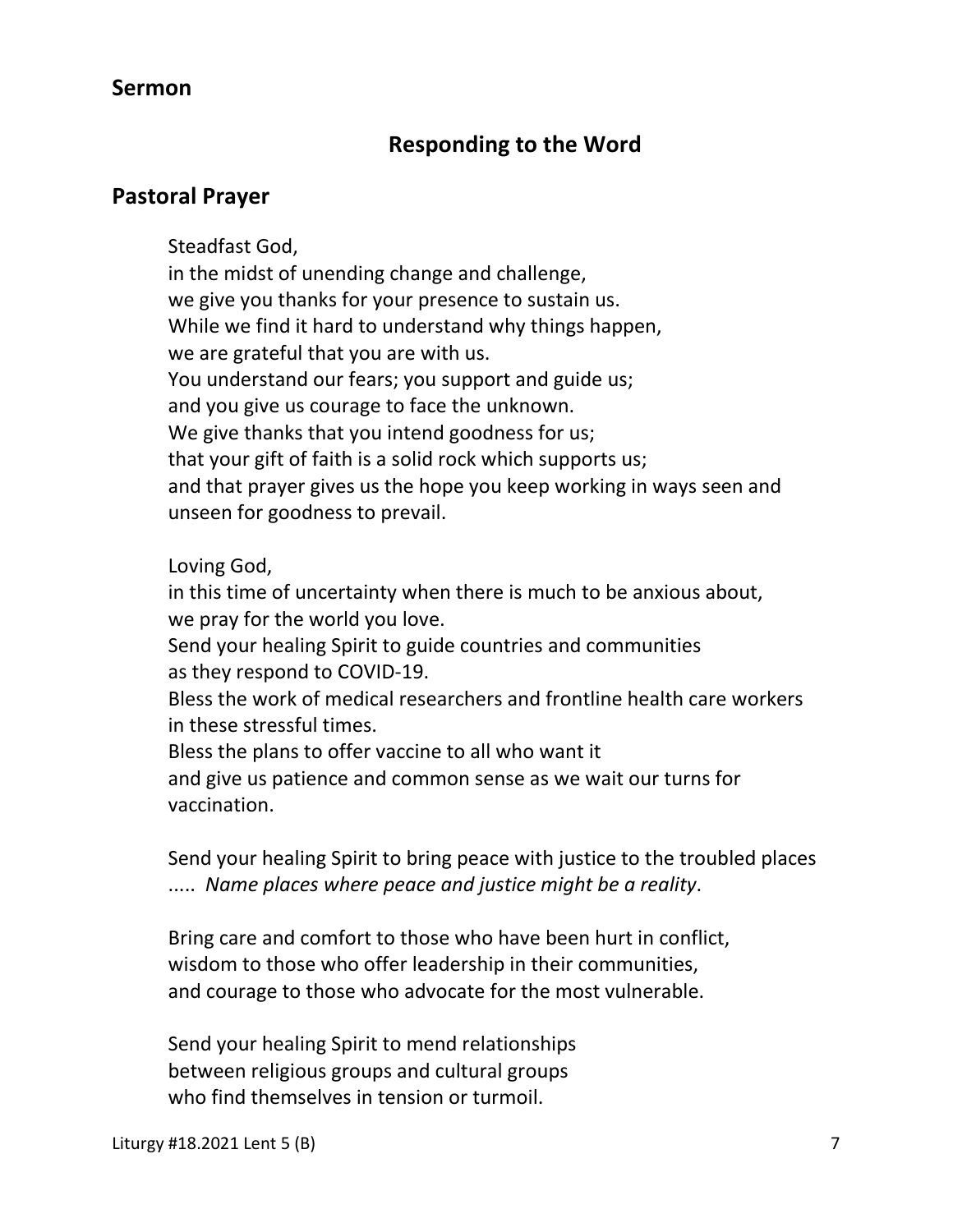We pray for mutual respect to grow between peoples who look at each other with suspicion and among people who have experienced painful histories with each other. Open our hearts and minds to those whose situations and concerns we don't understand and bring your gift of reconciliation to us all.

 Send your healing Spirit to people we know and the earth you love. We remember before you friends in grief…  *(Pause & Reflect)*  relationships marked by tension…  *(Pause & Reflect)*  those facing difficulty at work or finding work…  *(Pause & Reflect)*  disagreements in our church or community…  *(Pause & Reflect)*  concerns about the environment we depend on…  *(Pause & Reflect)*  We pray for the continuing ministry of the church in our neighbourhoods and around the world. As we prepare to celebrate Easter and Christ's resurrection, help us plan safely and creatively. Send your healing Spirit to raise our hearts and our hopes with the promise of new life in Christ. Restore to us the joy of your salvation and sustain in us all a willing spirit. Amen.

**\*Hymn** "I See a New Heaven" VU #713

# **\*Blessing**

Dear God. We thank you for today, for being with us, accepting our worship and prayers, and for guiding us on our way. Bless us as we go, and in turn, may we bless others. In Jesus' name. Amen.

**Choral Benediction** "Don't Be Afraid" MV #90